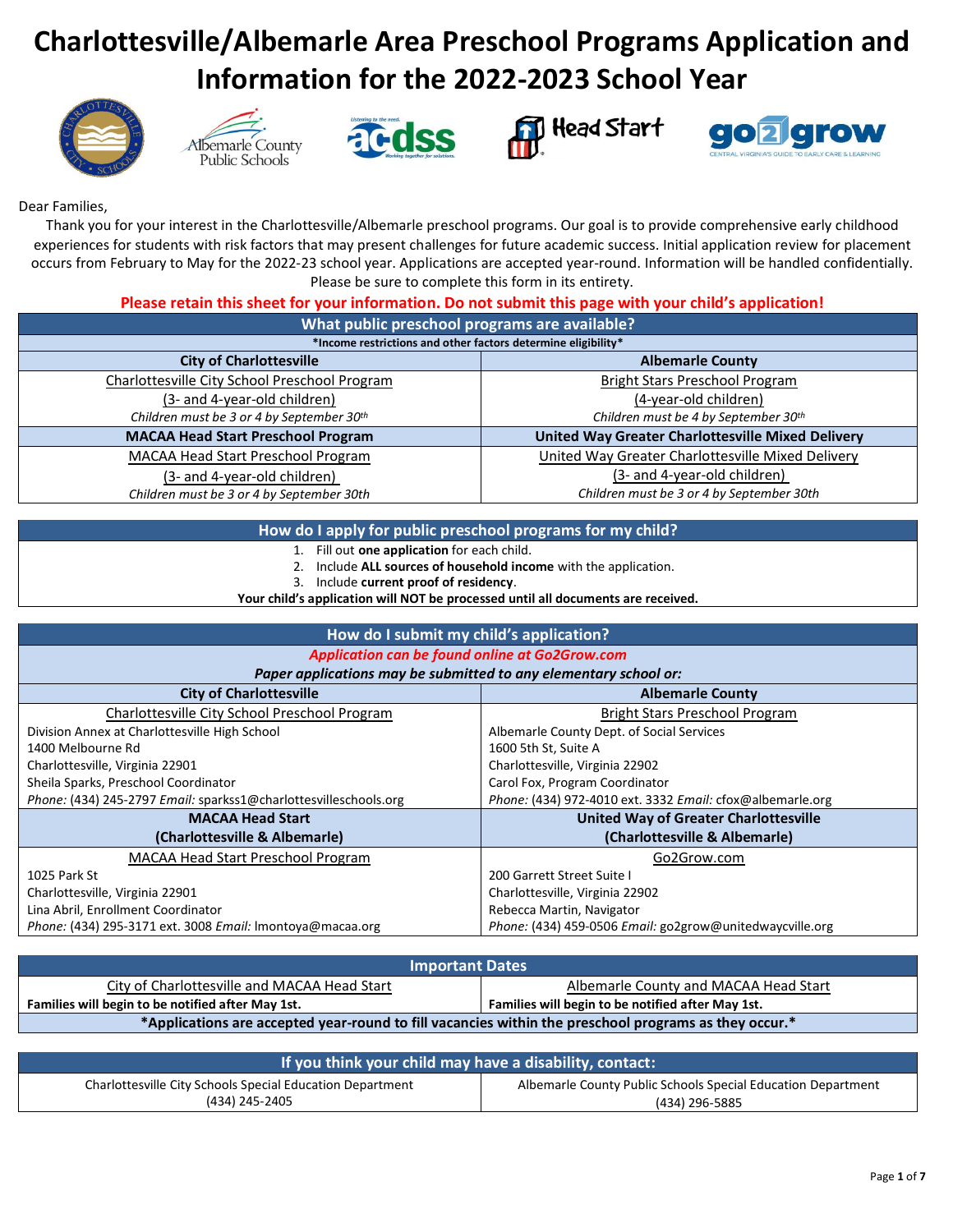**This page intentionally left blank.**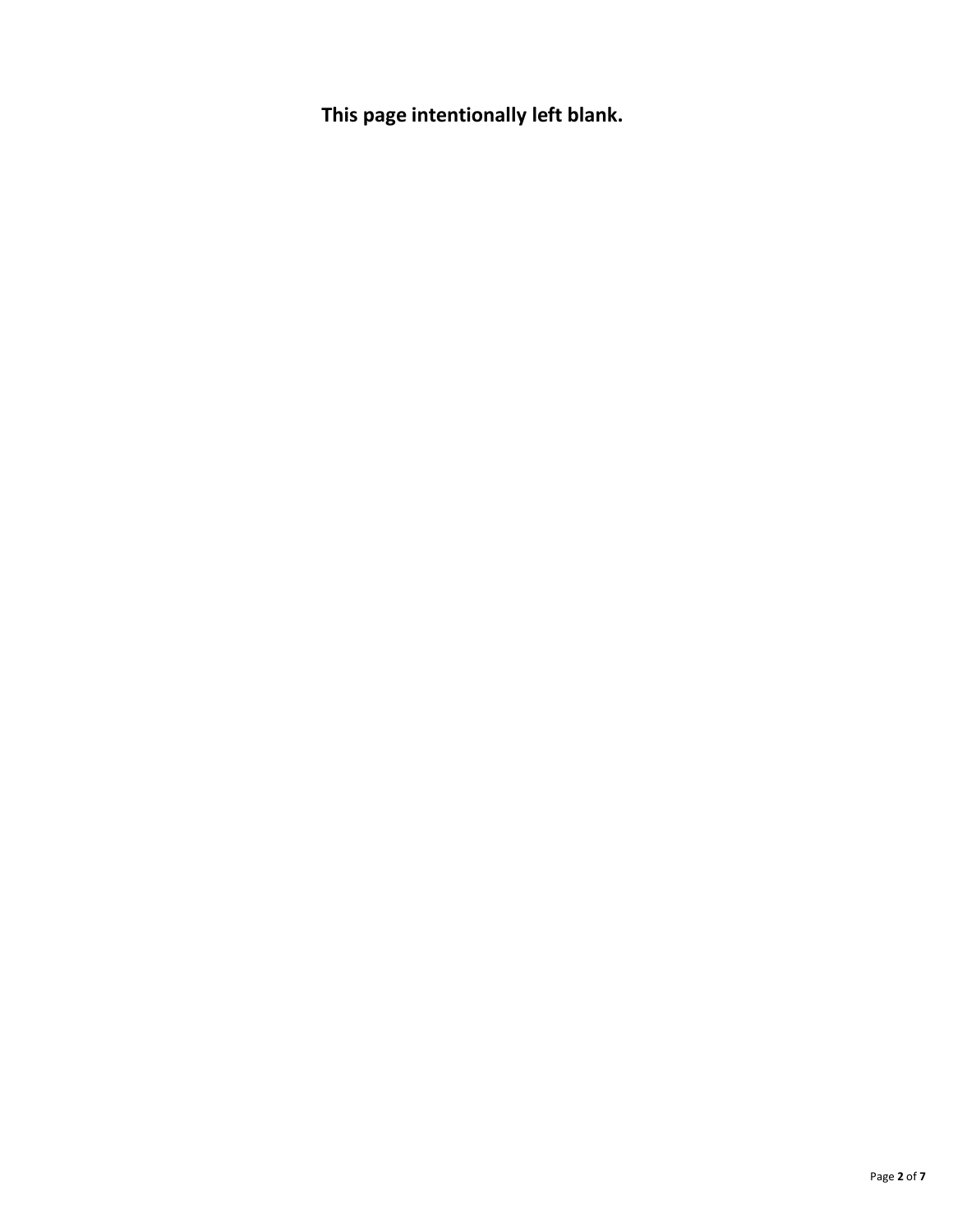| <b>Program Selection</b>                                                                                                                                                                                                                                                       |                                                                   |                                                                                                                                                                                                                                                                |                                                                                                                            |                            |                                                             |                                                                                       |                                                                                                                                         |                                                                          |
|--------------------------------------------------------------------------------------------------------------------------------------------------------------------------------------------------------------------------------------------------------------------------------|-------------------------------------------------------------------|----------------------------------------------------------------------------------------------------------------------------------------------------------------------------------------------------------------------------------------------------------------|----------------------------------------------------------------------------------------------------------------------------|----------------------------|-------------------------------------------------------------|---------------------------------------------------------------------------------------|-----------------------------------------------------------------------------------------------------------------------------------------|--------------------------------------------------------------------------|
| Please select all programs you are interested in:                                                                                                                                                                                                                              |                                                                   |                                                                                                                                                                                                                                                                |                                                                                                                            |                            |                                                             |                                                                                       |                                                                                                                                         |                                                                          |
| MACAA Head Start<br>(Charlottesville City and Albemarle County                                                                                                                                                                                                                 |                                                                   | Charlottesville City Preschool<br>(Charlottesville City residents only)                                                                                                                                                                                        |                                                                                                                            |                            | Albemarle Bright Stars<br>(Albemarle County residents only) |                                                                                       | UWGC Mixed Delivery at<br>site preference)                                                                                              | (please note                                                             |
| residents)<br>If it is determined that you are not eligible for, or there is no space in your first program of choice, would you like to learn about other program options that are<br>available?                                                                              |                                                                   |                                                                                                                                                                                                                                                                |                                                                                                                            |                            |                                                             |                                                                                       |                                                                                                                                         | ()Yes ( )No                                                              |
|                                                                                                                                                                                                                                                                                |                                                                   |                                                                                                                                                                                                                                                                |                                                                                                                            |                            |                                                             |                                                                                       | Please visit virginiaquality.com or childcareva.com for additional information about providers within your city or county of residence. |                                                                          |
| <b>Child-Applicant</b>                                                                                                                                                                                                                                                         |                                                                   |                                                                                                                                                                                                                                                                |                                                                                                                            |                            |                                                             |                                                                                       |                                                                                                                                         |                                                                          |
| Middle<br>First                                                                                                                                                                                                                                                                | Last                                                              |                                                                                                                                                                                                                                                                | Suffix                                                                                                                     | Nickname                   |                                                             | <b>Birthdate</b>                                                                      | Gender                                                                                                                                  |                                                                          |
|                                                                                                                                                                                                                                                                                |                                                                   |                                                                                                                                                                                                                                                                |                                                                                                                            |                            |                                                             |                                                                                       |                                                                                                                                         |                                                                          |
| Race (select all that apply)                                                                                                                                                                                                                                                   | <b>Ethnicity</b>                                                  |                                                                                                                                                                                                                                                                |                                                                                                                            | <b>English Proficiency</b> |                                                             | Primary Language                                                                      | Other Language Proficiency                                                                                                              |                                                                          |
| $\bigcirc$ American Indian or Alaska Native<br>$\bigcirc$ Asian<br>◯ Black or African American<br>$\bigcirc$ Native Hawaiian or Other Pacific Islander<br>$\bigcirc$ White                                                                                                     |                                                                   | ( ) Hispanic or Latino<br>( ) Not Hispanic or Latino                                                                                                                                                                                                           | () None<br>( ) Little<br>()Moderate<br>$\bigcap$ Proficient                                                                |                            |                                                             |                                                                                       | Language:<br>( ) Little<br>() Moderate<br>$\bigcap$ Proficient                                                                          |                                                                          |
| Primary Health Coverage                                                                                                                                                                                                                                                        | <b>Other Coverage</b>                                             | Insurance #                                                                                                                                                                                                                                                    |                                                                                                                            | Medicaid Eligibility       |                                                             | Medicaid #                                                                            |                                                                                                                                         | Doctor/Medical Home                                                      |
|                                                                                                                                                                                                                                                                                |                                                                   |                                                                                                                                                                                                                                                                | ( ) Not eligible<br>$\bigcap$ Eligible<br>$\bigcap$ Enrolled<br>◯ Unknown                                                  |                            |                                                             |                                                                                       |                                                                                                                                         |                                                                          |
| <b>Dental Coverage</b>                                                                                                                                                                                                                                                         | Dental Coverage #                                                 |                                                                                                                                                                                                                                                                |                                                                                                                            |                            |                                                             | Dentist/Dental Home                                                                   |                                                                                                                                         |                                                                          |
|                                                                                                                                                                                                                                                                                |                                                                   |                                                                                                                                                                                                                                                                |                                                                                                                            |                            |                                                             |                                                                                       |                                                                                                                                         |                                                                          |
| <b>Parent/Guardian-1</b>                                                                                                                                                                                                                                                       |                                                                   |                                                                                                                                                                                                                                                                |                                                                                                                            |                            |                                                             |                                                                                       |                                                                                                                                         |                                                                          |
| First<br>Middle                                                                                                                                                                                                                                                                | Last                                                              | Suffix                                                                                                                                                                                                                                                         |                                                                                                                            | Nickname                   |                                                             | <b>Birthdate</b>                                                                      | Gender                                                                                                                                  |                                                                          |
|                                                                                                                                                                                                                                                                                |                                                                   |                                                                                                                                                                                                                                                                |                                                                                                                            |                            |                                                             |                                                                                       |                                                                                                                                         |                                                                          |
| <b>Living Address</b>                                                                                                                                                                                                                                                          |                                                                   | City                                                                                                                                                                                                                                                           |                                                                                                                            |                            | <b>State</b>                                                | Zip Code                                                                              | County                                                                                                                                  |                                                                          |
| Mailing Address (if different from above)                                                                                                                                                                                                                                      |                                                                   | City                                                                                                                                                                                                                                                           |                                                                                                                            |                            | State                                                       | Zip Code                                                                              | County                                                                                                                                  |                                                                          |
|                                                                                                                                                                                                                                                                                |                                                                   |                                                                                                                                                                                                                                                                |                                                                                                                            |                            |                                                             |                                                                                       |                                                                                                                                         |                                                                          |
| Phone Number(s) [please * by your preferred method of communication]                                                                                                                                                                                                           |                                                                   |                                                                                                                                                                                                                                                                | Additional Contact Information                                                                                             |                            |                                                             |                                                                                       |                                                                                                                                         | Permission to text?                                                      |
| Cell                                                                                                                                                                                                                                                                           |                                                                   |                                                                                                                                                                                                                                                                | Email:                                                                                                                     |                            |                                                             |                                                                                       |                                                                                                                                         | $\bigcirc$ Yes                                                           |
| Home                                                                                                                                                                                                                                                                           | Best time to reach you:                                           |                                                                                                                                                                                                                                                                |                                                                                                                            |                            | $\bigcap$ No                                                |                                                                                       |                                                                                                                                         |                                                                          |
| Work/Other                                                                                                                                                                                                                                                                     |                                                                   | Ext:                                                                                                                                                                                                                                                           |                                                                                                                            |                            |                                                             |                                                                                       |                                                                                                                                         |                                                                          |
|                                                                                                                                                                                                                                                                                |                                                                   |                                                                                                                                                                                                                                                                |                                                                                                                            |                            |                                                             |                                                                                       |                                                                                                                                         | <b>Other Language Proficiency</b>                                        |
| Race (please select all that apply)<br>$\bigcirc$ American Indian or Alaska Native<br>$\bigcirc$ Asian<br>$\bigcirc$ Black or African American<br>$\bigcap$ Native Hawaiian or Other Pacific Islander<br>$\bigcirc$ White                                                      | Ethnicity                                                         | () Hispanic or Latino<br>() Not Hispanic or Latino                                                                                                                                                                                                             | $\bigcap$ None<br>$\bigcap$ Little<br>()Moderate<br>$\bigcap$ Proficient                                                   | <b>English Proficiency</b> |                                                             | Primary Language                                                                      | Language:<br>$\bigcirc$ Little<br>◯ Moderate<br>$\bigcirc$ Proficient                                                                   |                                                                          |
| <b>Highest Level of Education</b>                                                                                                                                                                                                                                              |                                                                   | <b>Employment Status</b>                                                                                                                                                                                                                                       |                                                                                                                            |                            | Relationship to Child                                       |                                                                                       | Custody                                                                                                                                 |                                                                          |
| $\bigcirc$ < Grade 9<br>() High School Diploma<br>$\bigcirc$ Grade 10<br>◯ Other/Vocational School<br>$\bigcirc$ Grade 11<br>◯ Associate Degree<br>$\bigcirc$ Grade 12<br>◯ Bachelor's Degree<br>$\bigcirc$ ged<br>◯ Master's Degree                                           | $\bigcap$ Full-time<br>$\bigcap$ Part-Time<br>$\bigcirc$ Seasonal | $\bigcirc$ Unemployed                                                                                                                                                                                                                                          | $\bigcirc$ Full-time & training<br>$\bigcirc$ Part-time & training $\bigcirc$ Grandparent<br>$\bigcap$ Retired or disabled |                            | $\bigcirc$ Foster parent<br>$\bigcirc$ Other relative:      | ◯ Biological/Adoptive/Stepparent                                                      | $\bigcirc$ Yes<br>$\bigcirc$ No                                                                                                         |                                                                          |
| Place Employed:                                                                                                                                                                                                                                                                |                                                                   |                                                                                                                                                                                                                                                                |                                                                                                                            |                            |                                                             |                                                                                       |                                                                                                                                         |                                                                          |
| Check all that apply (for Parent/Guardian-1)                                                                                                                                                                                                                                   |                                                                   |                                                                                                                                                                                                                                                                |                                                                                                                            |                            |                                                             |                                                                                       | <b>Active-Duty Military</b>                                                                                                             | Incarcerated                                                             |
| $\bigcirc$ Child lives with parent/guardian-1<br>$\bigcirc$ Parent/Guardian provides financial support<br>$\bigcap$ Parent/Guardian was a teen parent<br>(under 19 years of age)<br>Parent/Guardian-1 is separated/divorced<br>Parent/Guardian-1 has long-term/chronic illness |                                                                   | $\bigcirc$ Parent/Guardian-1 has a disability<br>$\bigcap$ Parent/Guardian-1 has mental health concerns<br>$\bigcirc$ Parent/Guardian-1 has a history of substance abuse<br>◯ Parent/Guardian-1 is deceased<br>◯ Parent/Guardian-1 is/was a victim of violence |                                                                                                                            |                            |                                                             | $\bigcirc$ Parent/Guardian-1 is proficient in reading and writing in primary language | $\bigcirc$ Yes<br>$\bigcap$ No<br>$\bigcirc$ Currently deployed                                                                         | $\bigcirc$ No<br>$\bigcirc$ Yes, previously<br>$\bigcirc$ Yes, currently |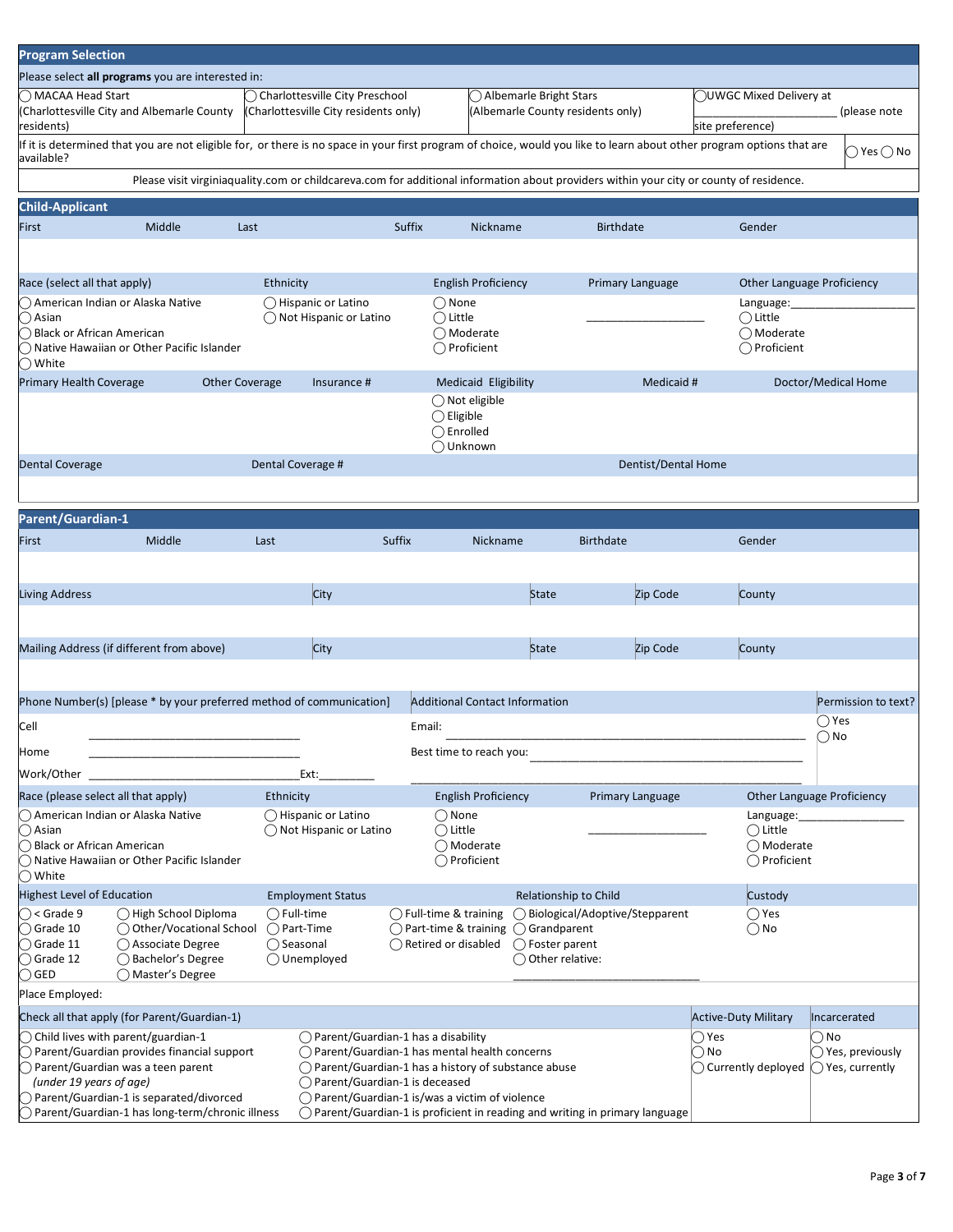| Parent/Guardian-2                                                                                                         |                                            |                                                                                                                                                   |                                       |                                                                                       |                                                |                                                         |
|---------------------------------------------------------------------------------------------------------------------------|--------------------------------------------|---------------------------------------------------------------------------------------------------------------------------------------------------|---------------------------------------|---------------------------------------------------------------------------------------|------------------------------------------------|---------------------------------------------------------|
| Middle<br>First                                                                                                           | Last                                       | Suffix                                                                                                                                            | Nickname                              | <b>Birthdate</b>                                                                      | Gender                                         |                                                         |
|                                                                                                                           |                                            |                                                                                                                                                   |                                       |                                                                                       |                                                |                                                         |
| <b>Living Address</b>                                                                                                     | City                                       |                                                                                                                                                   | State                                 | Zip Code                                                                              | County                                         |                                                         |
|                                                                                                                           |                                            |                                                                                                                                                   |                                       |                                                                                       |                                                |                                                         |
|                                                                                                                           |                                            |                                                                                                                                                   |                                       |                                                                                       |                                                |                                                         |
| Mailing Address (if different from above)                                                                                 | City                                       |                                                                                                                                                   | State                                 | Zip Code                                                                              | County                                         |                                                         |
|                                                                                                                           |                                            |                                                                                                                                                   |                                       |                                                                                       |                                                |                                                         |
| Phone Number(s) [please * by your preferred method of communication]                                                      |                                            |                                                                                                                                                   | <b>Additional Contact Information</b> |                                                                                       |                                                | Permission to<br>text?                                  |
| Cell                                                                                                                      |                                            | Email:                                                                                                                                            |                                       |                                                                                       |                                                | () Yes                                                  |
| Home                                                                                                                      |                                            | Best time to reach you:                                                                                                                           |                                       |                                                                                       |                                                | $\bigcap$ No                                            |
| Work/Other                                                                                                                | Ext:                                       |                                                                                                                                                   |                                       |                                                                                       |                                                |                                                         |
| Race (please select all that apply)                                                                                       | Ethnicity                                  | <b>English Proficiency</b>                                                                                                                        |                                       | <b>Primary Language</b>                                                               |                                                | <b>Other Language Proficiency</b>                       |
| American Indian or Alaska Native                                                                                          | ◯ Hispanic or Latino                       | () None                                                                                                                                           |                                       |                                                                                       | Language:                                      |                                                         |
| 〔 ) Asian<br>Black or African American                                                                                    | ◯ Not Hispanic or Latino                   | () Little<br>◯ Moderate                                                                                                                           |                                       |                                                                                       | () Little<br>◯ Moderate                        |                                                         |
| ◯ Native Hawaiian or Other Pacific Islander<br>$\bigcirc$ White                                                           |                                            | $\bigcirc$ Proficient                                                                                                                             |                                       |                                                                                       | $\bigcirc$ Proficient                          |                                                         |
| Highest Level of Education                                                                                                | <b>Employment Status</b>                   |                                                                                                                                                   | Relationship to Child                 |                                                                                       | Custody                                        |                                                         |
| $\bigcirc$ < Grade 9<br>() High School Diploma<br>$\bigcirc$ Grade 10<br>◯ Other/Vocational School                        | $\bigcap$ Full-time<br>$\bigcap$ Part-Time |                                                                                                                                                   |                                       | ◯ Full-time & training ◯ Biological/Adoptive/Stepparent                               | $\bigcirc$ Yes                                 |                                                         |
| $\bigcirc$ Grade 11<br>◯ Associate Degree                                                                                 | $\bigcirc$ Seasonal                        | $\bigcirc$ Part-time & training $\bigcirc$ Grandparent<br>◯ Retired or disabled                                                                   | $\bigcirc$ Foster parent              |                                                                                       | $\bigcirc$ No                                  |                                                         |
| $\bigcirc$ Grade 12<br>◯ Bachelor's Degree                                                                                | $\bigcirc$ Unemployed                      |                                                                                                                                                   | ◯ Other relative:                     |                                                                                       |                                                |                                                         |
| $\bigcirc$ GED<br>◯ Master's Degree<br>Place Employed:                                                                    |                                            |                                                                                                                                                   |                                       |                                                                                       |                                                |                                                         |
| Check all that apply (for Parent/Guardian-2)                                                                              |                                            |                                                                                                                                                   |                                       |                                                                                       | <b>Active-Duty Military</b>                    | Incarcerated                                            |
| $\bigcirc$ Child lives with parent/guardian-2                                                                             |                                            | $\bigcirc$ Parent/Guardian-2 has a disability                                                                                                     |                                       |                                                                                       | $\bigcirc$ Yes                                 | $\bigcirc$ No                                           |
| $\bigcirc$ Parent/Guardian-2 provides financial support<br>Parent/Guardian-2 was a teen parent<br>(under 19 years of age) |                                            | ◯ Parent/Guardian-2 has mental health concerns<br>◯ Parent/Guardian-2 has a history of substance abuse<br>$\bigcap$ Parent/Guardian-2 is deceased |                                       |                                                                                       | $\bigcirc$ No<br>$\bigcirc$ Currently deployed | $\bigcirc$ Yes, previously<br>$\bigcirc$ Yes, currently |
| Parent/Guardian-2 is separated/divorced<br>○ Parent/Guardian-2 has long-term/chronic illness                              |                                            | ◯ Parent/Guardian-2 is/was a victim of violence                                                                                                   |                                       | $\bigcirc$ Parent/Guardian-2 is proficient in reading and writing in primary language |                                                |                                                         |
| Alternate Contact(s) if Parent/Guardian Cannot Be Reached                                                                 |                                            |                                                                                                                                                   |                                       |                                                                                       |                                                |                                                         |
| Contact-1 Name (first and last)                                                                                           |                                            |                                                                                                                                                   | <b>Relationship to Child</b>          |                                                                                       |                                                | Release To                                              |
|                                                                                                                           |                                            |                                                                                                                                                   |                                       |                                                                                       |                                                | ( ) Yes<br>$\bigcirc$ No                                |
| <b>Address</b>                                                                                                            | City                                       |                                                                                                                                                   |                                       | <b>State</b>                                                                          | Zip Code                                       |                                                         |
|                                                                                                                           |                                            |                                                                                                                                                   |                                       |                                                                                       |                                                |                                                         |
| Phone Number(s)                                                                                                           |                                            |                                                                                                                                                   |                                       |                                                                                       |                                                |                                                         |
|                                                                                                                           |                                            |                                                                                                                                                   |                                       |                                                                                       |                                                |                                                         |
| Cell:<br>Contact-2 Name (first and last)                                                                                  | Home:                                      |                                                                                                                                                   | Relationship to Child                 | Work/Other:                                                                           |                                                | Release To                                              |
|                                                                                                                           |                                            |                                                                                                                                                   |                                       |                                                                                       |                                                | $\bigcirc$ Yes<br>$\bigcirc$ No                         |
| <b>Address</b>                                                                                                            | City                                       |                                                                                                                                                   |                                       | State                                                                                 | Zip Code                                       |                                                         |
|                                                                                                                           |                                            |                                                                                                                                                   |                                       |                                                                                       |                                                |                                                         |
| Phone Number(s)                                                                                                           |                                            |                                                                                                                                                   |                                       |                                                                                       |                                                |                                                         |
| Cell:                                                                                                                     | Home:                                      |                                                                                                                                                   |                                       | Work/Other:                                                                           |                                                |                                                         |
| Additional people authorized to pick up child (list below)                                                                |                                            |                                                                                                                                                   |                                       |                                                                                       |                                                |                                                         |
|                                                                                                                           |                                            |                                                                                                                                                   |                                       |                                                                                       |                                                |                                                         |
| Person(s) not authorized to pick up child (list below)                                                                    |                                            |                                                                                                                                                   |                                       |                                                                                       |                                                |                                                         |
|                                                                                                                           |                                            |                                                                                                                                                   |                                       |                                                                                       |                                                |                                                         |
| Appropriate paperwork such as custody papers shall be attached if a parent is noit allowed to pick up the child.          |                                            |                                                                                                                                                   |                                       |                                                                                       |                                                |                                                         |
|                                                                                                                           |                                            |                                                                                                                                                   |                                       |                                                                                       |                                                |                                                         |

Section 22.1-4.3 of the Code of Virginia states that unless a court order has been issued to the contrary, the noncustodial parent of a student

**Note**: enrolled in a public school or day care center must be include, upon the request of such noncustodial parent, as an emergency contact for events occurring during school or day care activities.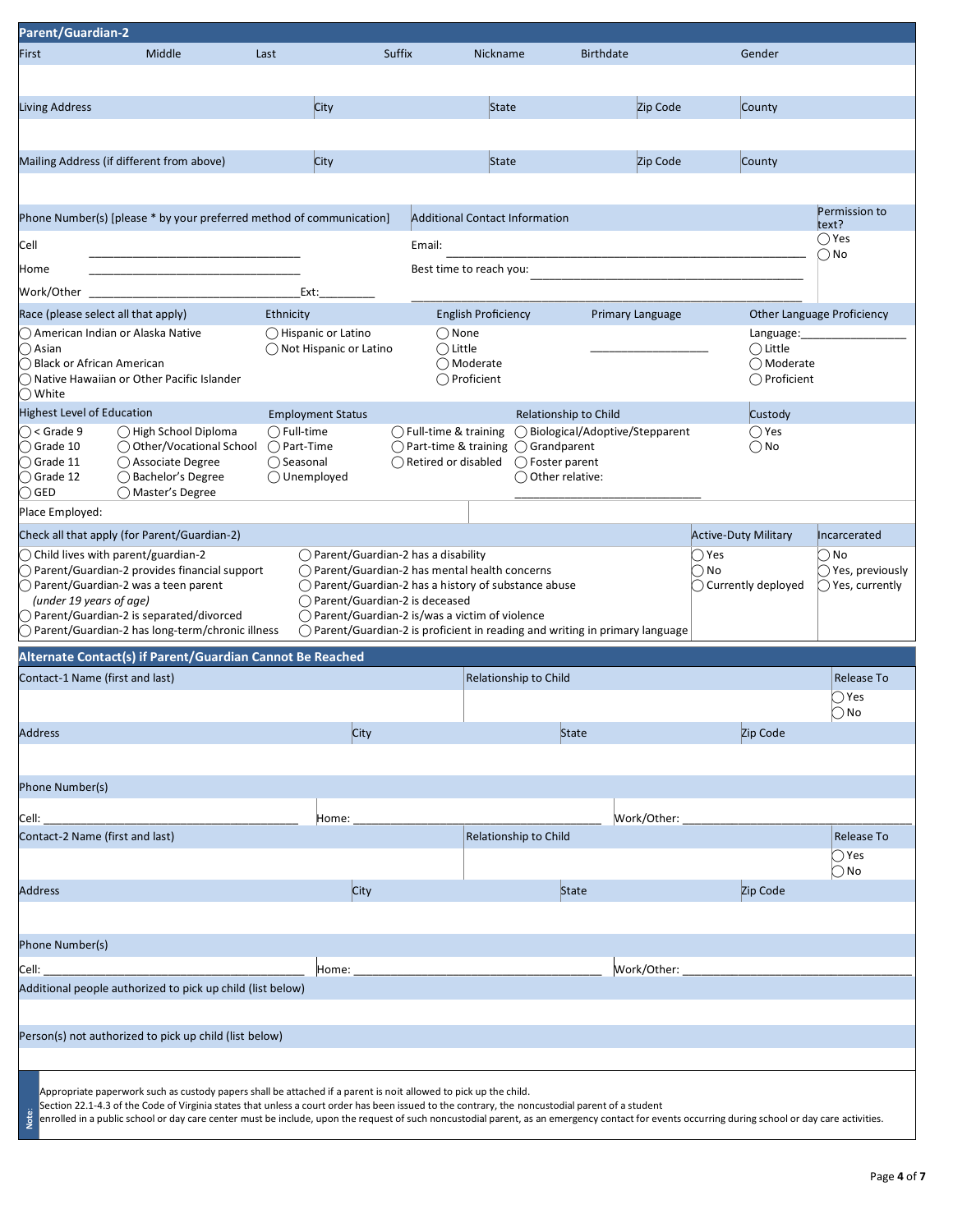| <b>Child &amp; Family Information</b><br>CHILD (check all that apply and provide any explanation(s) in the space provided)<br>*Information from this section will be kept confidential and is used to determine eligibility for programs*<br>$\bigcirc$ Child has no contact with one or both parents<br>$\bigcirc$ Child has a suspected or identified disability<br>$\bigcirc$ Child does not live with his/her parents<br>$\bigcirc$ Child is not potty-trained (not required for acceptance into program(s))<br>$\bigcirc$ Child or sibling(s) have been removed from the home<br>$\bigcirc$ Child does not have a pediatrician and/or dentist<br>$\bigcirc$ Child is/was in foster care<br>◯ Child was born before 37-weeks<br>◯ Child is an English Language Learner<br>$\bigcirc$ Child weighed less than 5 lbs. at birth<br>$\bigcirc$ Child has been abused (physically, sexually, and/or emotionally)<br>$\bigcirc$ Safety plan/Protective order is/was in place<br>$\bigcirc$ Child is in counseling<br>$\bigcap$ Child has had Child Protective Services involvement<br>$\bigcirc$ Child has a medical condition and/or allergies<br>$\bigcirc$ A court order custody agreement is in place (if yes, a copy will need to be provided)<br>$\bigcirc$ Child uses a medical device (ex. glasses, hearing aid(s), wheel chair, etc.)<br>Please provide any additional details in the space below:<br><b>HOUSEHOLD</b> (check all that apply)<br>*Information from this section will be kept confidential and is used to determine eligibility for programs*<br>Housing<br><b>Nutrition</b><br>Other<br>$\bigcirc$ Family is currently experiencing homelessness<br>$\bigcirc$ Family is receiving SNAP<br>$\bigcirc$ Domestic violence in the home<br>$\bigcirc$ Family is living in temporary housing<br>$\bigcirc$ Family is receiving WIC<br>$\bigcap$ Housing concerns<br>$\bigcirc$ Family has nutritional needs<br>(overcrowded, needs major repairs, lack of heat, etc.)<br>$\bigcirc$ Sibling(s) in home has a disability<br>$\bigcirc$ Family has moved 2 or more times in the past 3 years<br>Is your child currently enrolled in a child care/preschool?<br>$\bigcap$ Yes $\bigcap$ No If yes, where is your child currently enrolled?<br>$\bigcirc$ Yes $\bigcirc$ No<br>Would you like more information about applying for child care subsidy? $\bigcirc$ Yes $\bigcirc$ No<br>Does your family receive child care subsidy/assistance?<br>Would you like assistance developing an after-school plan? $\bigcirc$ Yes $\bigcirc$ No<br>If your child is selected for one of the three public programs, what are your after-school plans?<br>Do you have concerns about your child in the following areas? (check all that apply) |          | Last                      | Age               | If school age, what school do they attend?             |
|-----------------------------------------------------------------------------------------------------------------------------------------------------------------------------------------------------------------------------------------------------------------------------------------------------------------------------------------------------------------------------------------------------------------------------------------------------------------------------------------------------------------------------------------------------------------------------------------------------------------------------------------------------------------------------------------------------------------------------------------------------------------------------------------------------------------------------------------------------------------------------------------------------------------------------------------------------------------------------------------------------------------------------------------------------------------------------------------------------------------------------------------------------------------------------------------------------------------------------------------------------------------------------------------------------------------------------------------------------------------------------------------------------------------------------------------------------------------------------------------------------------------------------------------------------------------------------------------------------------------------------------------------------------------------------------------------------------------------------------------------------------------------------------------------------------------------------------------------------------------------------------------------------------------------------------------------------------------------------------------------------------------------------------------------------------------------------------------------------------------------------------------------------------------------------------------------------------------------------------------------------------------------------------------------------------------------------------------------------------------------------------------------------------------------------------------------------------------------------------------------------------------------------------------------------------------------------------------------------------------------------------------------------------------------------------------------------------------------------------------------------|----------|---------------------------|-------------------|--------------------------------------------------------|
|                                                                                                                                                                                                                                                                                                                                                                                                                                                                                                                                                                                                                                                                                                                                                                                                                                                                                                                                                                                                                                                                                                                                                                                                                                                                                                                                                                                                                                                                                                                                                                                                                                                                                                                                                                                                                                                                                                                                                                                                                                                                                                                                                                                                                                                                                                                                                                                                                                                                                                                                                                                                                                                                                                                                                     |          |                           |                   |                                                        |
|                                                                                                                                                                                                                                                                                                                                                                                                                                                                                                                                                                                                                                                                                                                                                                                                                                                                                                                                                                                                                                                                                                                                                                                                                                                                                                                                                                                                                                                                                                                                                                                                                                                                                                                                                                                                                                                                                                                                                                                                                                                                                                                                                                                                                                                                                                                                                                                                                                                                                                                                                                                                                                                                                                                                                     |          |                           |                   |                                                        |
|                                                                                                                                                                                                                                                                                                                                                                                                                                                                                                                                                                                                                                                                                                                                                                                                                                                                                                                                                                                                                                                                                                                                                                                                                                                                                                                                                                                                                                                                                                                                                                                                                                                                                                                                                                                                                                                                                                                                                                                                                                                                                                                                                                                                                                                                                                                                                                                                                                                                                                                                                                                                                                                                                                                                                     |          |                           |                   |                                                        |
|                                                                                                                                                                                                                                                                                                                                                                                                                                                                                                                                                                                                                                                                                                                                                                                                                                                                                                                                                                                                                                                                                                                                                                                                                                                                                                                                                                                                                                                                                                                                                                                                                                                                                                                                                                                                                                                                                                                                                                                                                                                                                                                                                                                                                                                                                                                                                                                                                                                                                                                                                                                                                                                                                                                                                     |          |                           |                   |                                                        |
|                                                                                                                                                                                                                                                                                                                                                                                                                                                                                                                                                                                                                                                                                                                                                                                                                                                                                                                                                                                                                                                                                                                                                                                                                                                                                                                                                                                                                                                                                                                                                                                                                                                                                                                                                                                                                                                                                                                                                                                                                                                                                                                                                                                                                                                                                                                                                                                                                                                                                                                                                                                                                                                                                                                                                     |          |                           |                   |                                                        |
|                                                                                                                                                                                                                                                                                                                                                                                                                                                                                                                                                                                                                                                                                                                                                                                                                                                                                                                                                                                                                                                                                                                                                                                                                                                                                                                                                                                                                                                                                                                                                                                                                                                                                                                                                                                                                                                                                                                                                                                                                                                                                                                                                                                                                                                                                                                                                                                                                                                                                                                                                                                                                                                                                                                                                     |          |                           |                   |                                                        |
|                                                                                                                                                                                                                                                                                                                                                                                                                                                                                                                                                                                                                                                                                                                                                                                                                                                                                                                                                                                                                                                                                                                                                                                                                                                                                                                                                                                                                                                                                                                                                                                                                                                                                                                                                                                                                                                                                                                                                                                                                                                                                                                                                                                                                                                                                                                                                                                                                                                                                                                                                                                                                                                                                                                                                     |          |                           |                   |                                                        |
|                                                                                                                                                                                                                                                                                                                                                                                                                                                                                                                                                                                                                                                                                                                                                                                                                                                                                                                                                                                                                                                                                                                                                                                                                                                                                                                                                                                                                                                                                                                                                                                                                                                                                                                                                                                                                                                                                                                                                                                                                                                                                                                                                                                                                                                                                                                                                                                                                                                                                                                                                                                                                                                                                                                                                     |          |                           |                   |                                                        |
|                                                                                                                                                                                                                                                                                                                                                                                                                                                                                                                                                                                                                                                                                                                                                                                                                                                                                                                                                                                                                                                                                                                                                                                                                                                                                                                                                                                                                                                                                                                                                                                                                                                                                                                                                                                                                                                                                                                                                                                                                                                                                                                                                                                                                                                                                                                                                                                                                                                                                                                                                                                                                                                                                                                                                     |          |                           |                   |                                                        |
|                                                                                                                                                                                                                                                                                                                                                                                                                                                                                                                                                                                                                                                                                                                                                                                                                                                                                                                                                                                                                                                                                                                                                                                                                                                                                                                                                                                                                                                                                                                                                                                                                                                                                                                                                                                                                                                                                                                                                                                                                                                                                                                                                                                                                                                                                                                                                                                                                                                                                                                                                                                                                                                                                                                                                     |          |                           |                   |                                                        |
|                                                                                                                                                                                                                                                                                                                                                                                                                                                                                                                                                                                                                                                                                                                                                                                                                                                                                                                                                                                                                                                                                                                                                                                                                                                                                                                                                                                                                                                                                                                                                                                                                                                                                                                                                                                                                                                                                                                                                                                                                                                                                                                                                                                                                                                                                                                                                                                                                                                                                                                                                                                                                                                                                                                                                     |          |                           |                   |                                                        |
|                                                                                                                                                                                                                                                                                                                                                                                                                                                                                                                                                                                                                                                                                                                                                                                                                                                                                                                                                                                                                                                                                                                                                                                                                                                                                                                                                                                                                                                                                                                                                                                                                                                                                                                                                                                                                                                                                                                                                                                                                                                                                                                                                                                                                                                                                                                                                                                                                                                                                                                                                                                                                                                                                                                                                     |          |                           |                   |                                                        |
|                                                                                                                                                                                                                                                                                                                                                                                                                                                                                                                                                                                                                                                                                                                                                                                                                                                                                                                                                                                                                                                                                                                                                                                                                                                                                                                                                                                                                                                                                                                                                                                                                                                                                                                                                                                                                                                                                                                                                                                                                                                                                                                                                                                                                                                                                                                                                                                                                                                                                                                                                                                                                                                                                                                                                     |          |                           |                   |                                                        |
|                                                                                                                                                                                                                                                                                                                                                                                                                                                                                                                                                                                                                                                                                                                                                                                                                                                                                                                                                                                                                                                                                                                                                                                                                                                                                                                                                                                                                                                                                                                                                                                                                                                                                                                                                                                                                                                                                                                                                                                                                                                                                                                                                                                                                                                                                                                                                                                                                                                                                                                                                                                                                                                                                                                                                     |          |                           |                   |                                                        |
|                                                                                                                                                                                                                                                                                                                                                                                                                                                                                                                                                                                                                                                                                                                                                                                                                                                                                                                                                                                                                                                                                                                                                                                                                                                                                                                                                                                                                                                                                                                                                                                                                                                                                                                                                                                                                                                                                                                                                                                                                                                                                                                                                                                                                                                                                                                                                                                                                                                                                                                                                                                                                                                                                                                                                     |          |                           |                   |                                                        |
|                                                                                                                                                                                                                                                                                                                                                                                                                                                                                                                                                                                                                                                                                                                                                                                                                                                                                                                                                                                                                                                                                                                                                                                                                                                                                                                                                                                                                                                                                                                                                                                                                                                                                                                                                                                                                                                                                                                                                                                                                                                                                                                                                                                                                                                                                                                                                                                                                                                                                                                                                                                                                                                                                                                                                     |          |                           |                   |                                                        |
|                                                                                                                                                                                                                                                                                                                                                                                                                                                                                                                                                                                                                                                                                                                                                                                                                                                                                                                                                                                                                                                                                                                                                                                                                                                                                                                                                                                                                                                                                                                                                                                                                                                                                                                                                                                                                                                                                                                                                                                                                                                                                                                                                                                                                                                                                                                                                                                                                                                                                                                                                                                                                                                                                                                                                     |          |                           |                   |                                                        |
|                                                                                                                                                                                                                                                                                                                                                                                                                                                                                                                                                                                                                                                                                                                                                                                                                                                                                                                                                                                                                                                                                                                                                                                                                                                                                                                                                                                                                                                                                                                                                                                                                                                                                                                                                                                                                                                                                                                                                                                                                                                                                                                                                                                                                                                                                                                                                                                                                                                                                                                                                                                                                                                                                                                                                     |          |                           |                   |                                                        |
|                                                                                                                                                                                                                                                                                                                                                                                                                                                                                                                                                                                                                                                                                                                                                                                                                                                                                                                                                                                                                                                                                                                                                                                                                                                                                                                                                                                                                                                                                                                                                                                                                                                                                                                                                                                                                                                                                                                                                                                                                                                                                                                                                                                                                                                                                                                                                                                                                                                                                                                                                                                                                                                                                                                                                     |          |                           |                   |                                                        |
|                                                                                                                                                                                                                                                                                                                                                                                                                                                                                                                                                                                                                                                                                                                                                                                                                                                                                                                                                                                                                                                                                                                                                                                                                                                                                                                                                                                                                                                                                                                                                                                                                                                                                                                                                                                                                                                                                                                                                                                                                                                                                                                                                                                                                                                                                                                                                                                                                                                                                                                                                                                                                                                                                                                                                     |          |                           |                   |                                                        |
|                                                                                                                                                                                                                                                                                                                                                                                                                                                                                                                                                                                                                                                                                                                                                                                                                                                                                                                                                                                                                                                                                                                                                                                                                                                                                                                                                                                                                                                                                                                                                                                                                                                                                                                                                                                                                                                                                                                                                                                                                                                                                                                                                                                                                                                                                                                                                                                                                                                                                                                                                                                                                                                                                                                                                     |          |                           |                   |                                                        |
|                                                                                                                                                                                                                                                                                                                                                                                                                                                                                                                                                                                                                                                                                                                                                                                                                                                                                                                                                                                                                                                                                                                                                                                                                                                                                                                                                                                                                                                                                                                                                                                                                                                                                                                                                                                                                                                                                                                                                                                                                                                                                                                                                                                                                                                                                                                                                                                                                                                                                                                                                                                                                                                                                                                                                     |          |                           |                   | $\bigcap$ No driver's license holder in the household  |
|                                                                                                                                                                                                                                                                                                                                                                                                                                                                                                                                                                                                                                                                                                                                                                                                                                                                                                                                                                                                                                                                                                                                                                                                                                                                                                                                                                                                                                                                                                                                                                                                                                                                                                                                                                                                                                                                                                                                                                                                                                                                                                                                                                                                                                                                                                                                                                                                                                                                                                                                                                                                                                                                                                                                                     |          |                           |                   | $\bigcirc$ Household member has mental health concerns |
|                                                                                                                                                                                                                                                                                                                                                                                                                                                                                                                                                                                                                                                                                                                                                                                                                                                                                                                                                                                                                                                                                                                                                                                                                                                                                                                                                                                                                                                                                                                                                                                                                                                                                                                                                                                                                                                                                                                                                                                                                                                                                                                                                                                                                                                                                                                                                                                                                                                                                                                                                                                                                                                                                                                                                     |          |                           |                   | $\bigcirc$ Sibling(s) in home has learning challenges  |
|                                                                                                                                                                                                                                                                                                                                                                                                                                                                                                                                                                                                                                                                                                                                                                                                                                                                                                                                                                                                                                                                                                                                                                                                                                                                                                                                                                                                                                                                                                                                                                                                                                                                                                                                                                                                                                                                                                                                                                                                                                                                                                                                                                                                                                                                                                                                                                                                                                                                                                                                                                                                                                                                                                                                                     |          |                           |                   | $\bigcirc$ Sibling(s) in home has behavioral concerns  |
|                                                                                                                                                                                                                                                                                                                                                                                                                                                                                                                                                                                                                                                                                                                                                                                                                                                                                                                                                                                                                                                                                                                                                                                                                                                                                                                                                                                                                                                                                                                                                                                                                                                                                                                                                                                                                                                                                                                                                                                                                                                                                                                                                                                                                                                                                                                                                                                                                                                                                                                                                                                                                                                                                                                                                     |          |                           |                   |                                                        |
|                                                                                                                                                                                                                                                                                                                                                                                                                                                                                                                                                                                                                                                                                                                                                                                                                                                                                                                                                                                                                                                                                                                                                                                                                                                                                                                                                                                                                                                                                                                                                                                                                                                                                                                                                                                                                                                                                                                                                                                                                                                                                                                                                                                                                                                                                                                                                                                                                                                                                                                                                                                                                                                                                                                                                     |          |                           |                   |                                                        |
|                                                                                                                                                                                                                                                                                                                                                                                                                                                                                                                                                                                                                                                                                                                                                                                                                                                                                                                                                                                                                                                                                                                                                                                                                                                                                                                                                                                                                                                                                                                                                                                                                                                                                                                                                                                                                                                                                                                                                                                                                                                                                                                                                                                                                                                                                                                                                                                                                                                                                                                                                                                                                                                                                                                                                     |          |                           |                   |                                                        |
|                                                                                                                                                                                                                                                                                                                                                                                                                                                                                                                                                                                                                                                                                                                                                                                                                                                                                                                                                                                                                                                                                                                                                                                                                                                                                                                                                                                                                                                                                                                                                                                                                                                                                                                                                                                                                                                                                                                                                                                                                                                                                                                                                                                                                                                                                                                                                                                                                                                                                                                                                                                                                                                                                                                                                     |          |                           |                   |                                                        |
|                                                                                                                                                                                                                                                                                                                                                                                                                                                                                                                                                                                                                                                                                                                                                                                                                                                                                                                                                                                                                                                                                                                                                                                                                                                                                                                                                                                                                                                                                                                                                                                                                                                                                                                                                                                                                                                                                                                                                                                                                                                                                                                                                                                                                                                                                                                                                                                                                                                                                                                                                                                                                                                                                                                                                     |          |                           |                   |                                                        |
| $\bigcap$ Behavior<br>$\bigcirc$ Eating habits<br>$\bigcap$ Development                                                                                                                                                                                                                                                                                                                                                                                                                                                                                                                                                                                                                                                                                                                                                                                                                                                                                                                                                                                                                                                                                                                                                                                                                                                                                                                                                                                                                                                                                                                                                                                                                                                                                                                                                                                                                                                                                                                                                                                                                                                                                                                                                                                                                                                                                                                                                                                                                                                                                                                                                                                                                                                                             |          |                           |                   |                                                        |
| Please provide any additional details in the space below:                                                                                                                                                                                                                                                                                                                                                                                                                                                                                                                                                                                                                                                                                                                                                                                                                                                                                                                                                                                                                                                                                                                                                                                                                                                                                                                                                                                                                                                                                                                                                                                                                                                                                                                                                                                                                                                                                                                                                                                                                                                                                                                                                                                                                                                                                                                                                                                                                                                                                                                                                                                                                                                                                           |          | $\bigcirc$ Sleep patterns | $\bigcirc$ Health | $\bigcap$ Social interaction<br>$\bigcirc$ Speech      |
|                                                                                                                                                                                                                                                                                                                                                                                                                                                                                                                                                                                                                                                                                                                                                                                                                                                                                                                                                                                                                                                                                                                                                                                                                                                                                                                                                                                                                                                                                                                                                                                                                                                                                                                                                                                                                                                                                                                                                                                                                                                                                                                                                                                                                                                                                                                                                                                                                                                                                                                                                                                                                                                                                                                                                     |          |                           |                   |                                                        |
|                                                                                                                                                                                                                                                                                                                                                                                                                                                                                                                                                                                                                                                                                                                                                                                                                                                                                                                                                                                                                                                                                                                                                                                                                                                                                                                                                                                                                                                                                                                                                                                                                                                                                                                                                                                                                                                                                                                                                                                                                                                                                                                                                                                                                                                                                                                                                                                                                                                                                                                                                                                                                                                                                                                                                     |          |                           |                   |                                                        |
|                                                                                                                                                                                                                                                                                                                                                                                                                                                                                                                                                                                                                                                                                                                                                                                                                                                                                                                                                                                                                                                                                                                                                                                                                                                                                                                                                                                                                                                                                                                                                                                                                                                                                                                                                                                                                                                                                                                                                                                                                                                                                                                                                                                                                                                                                                                                                                                                                                                                                                                                                                                                                                                                                                                                                     |          |                           |                   |                                                        |
|                                                                                                                                                                                                                                                                                                                                                                                                                                                                                                                                                                                                                                                                                                                                                                                                                                                                                                                                                                                                                                                                                                                                                                                                                                                                                                                                                                                                                                                                                                                                                                                                                                                                                                                                                                                                                                                                                                                                                                                                                                                                                                                                                                                                                                                                                                                                                                                                                                                                                                                                                                                                                                                                                                                                                     |          |                           |                   |                                                        |
|                                                                                                                                                                                                                                                                                                                                                                                                                                                                                                                                                                                                                                                                                                                                                                                                                                                                                                                                                                                                                                                                                                                                                                                                                                                                                                                                                                                                                                                                                                                                                                                                                                                                                                                                                                                                                                                                                                                                                                                                                                                                                                                                                                                                                                                                                                                                                                                                                                                                                                                                                                                                                                                                                                                                                     |          |                           |                   |                                                        |
|                                                                                                                                                                                                                                                                                                                                                                                                                                                                                                                                                                                                                                                                                                                                                                                                                                                                                                                                                                                                                                                                                                                                                                                                                                                                                                                                                                                                                                                                                                                                                                                                                                                                                                                                                                                                                                                                                                                                                                                                                                                                                                                                                                                                                                                                                                                                                                                                                                                                                                                                                                                                                                                                                                                                                     | ◯ Weight |                           |                   |                                                        |
|                                                                                                                                                                                                                                                                                                                                                                                                                                                                                                                                                                                                                                                                                                                                                                                                                                                                                                                                                                                                                                                                                                                                                                                                                                                                                                                                                                                                                                                                                                                                                                                                                                                                                                                                                                                                                                                                                                                                                                                                                                                                                                                                                                                                                                                                                                                                                                                                                                                                                                                                                                                                                                                                                                                                                     |          |                           |                   |                                                        |
|                                                                                                                                                                                                                                                                                                                                                                                                                                                                                                                                                                                                                                                                                                                                                                                                                                                                                                                                                                                                                                                                                                                                                                                                                                                                                                                                                                                                                                                                                                                                                                                                                                                                                                                                                                                                                                                                                                                                                                                                                                                                                                                                                                                                                                                                                                                                                                                                                                                                                                                                                                                                                                                                                                                                                     |          |                           |                   |                                                        |
|                                                                                                                                                                                                                                                                                                                                                                                                                                                                                                                                                                                                                                                                                                                                                                                                                                                                                                                                                                                                                                                                                                                                                                                                                                                                                                                                                                                                                                                                                                                                                                                                                                                                                                                                                                                                                                                                                                                                                                                                                                                                                                                                                                                                                                                                                                                                                                                                                                                                                                                                                                                                                                                                                                                                                     |          |                           |                   |                                                        |
| Has your child ever been referred to or evaluated by the school system or other facility for special education, speech, Early Intervention, or other preschool services?                                                                                                                                                                                                                                                                                                                                                                                                                                                                                                                                                                                                                                                                                                                                                                                                                                                                                                                                                                                                                                                                                                                                                                                                                                                                                                                                                                                                                                                                                                                                                                                                                                                                                                                                                                                                                                                                                                                                                                                                                                                                                                                                                                                                                                                                                                                                                                                                                                                                                                                                                                            |          |                           |                   |                                                        |
| $\bigcirc$ Yes $\bigcirc$ No   If yes, where?<br>When?<br>Outcome?                                                                                                                                                                                                                                                                                                                                                                                                                                                                                                                                                                                                                                                                                                                                                                                                                                                                                                                                                                                                                                                                                                                                                                                                                                                                                                                                                                                                                                                                                                                                                                                                                                                                                                                                                                                                                                                                                                                                                                                                                                                                                                                                                                                                                                                                                                                                                                                                                                                                                                                                                                                                                                                                                  |          |                           |                   |                                                        |
| Does he/she have an IFSP or IEP or are they currently receiving service? $\bigcap$ Yes $\bigcap$ No (If yes, please attach)                                                                                                                                                                                                                                                                                                                                                                                                                                                                                                                                                                                                                                                                                                                                                                                                                                                                                                                                                                                                                                                                                                                                                                                                                                                                                                                                                                                                                                                                                                                                                                                                                                                                                                                                                                                                                                                                                                                                                                                                                                                                                                                                                                                                                                                                                                                                                                                                                                                                                                                                                                                                                         |          |                           |                   |                                                        |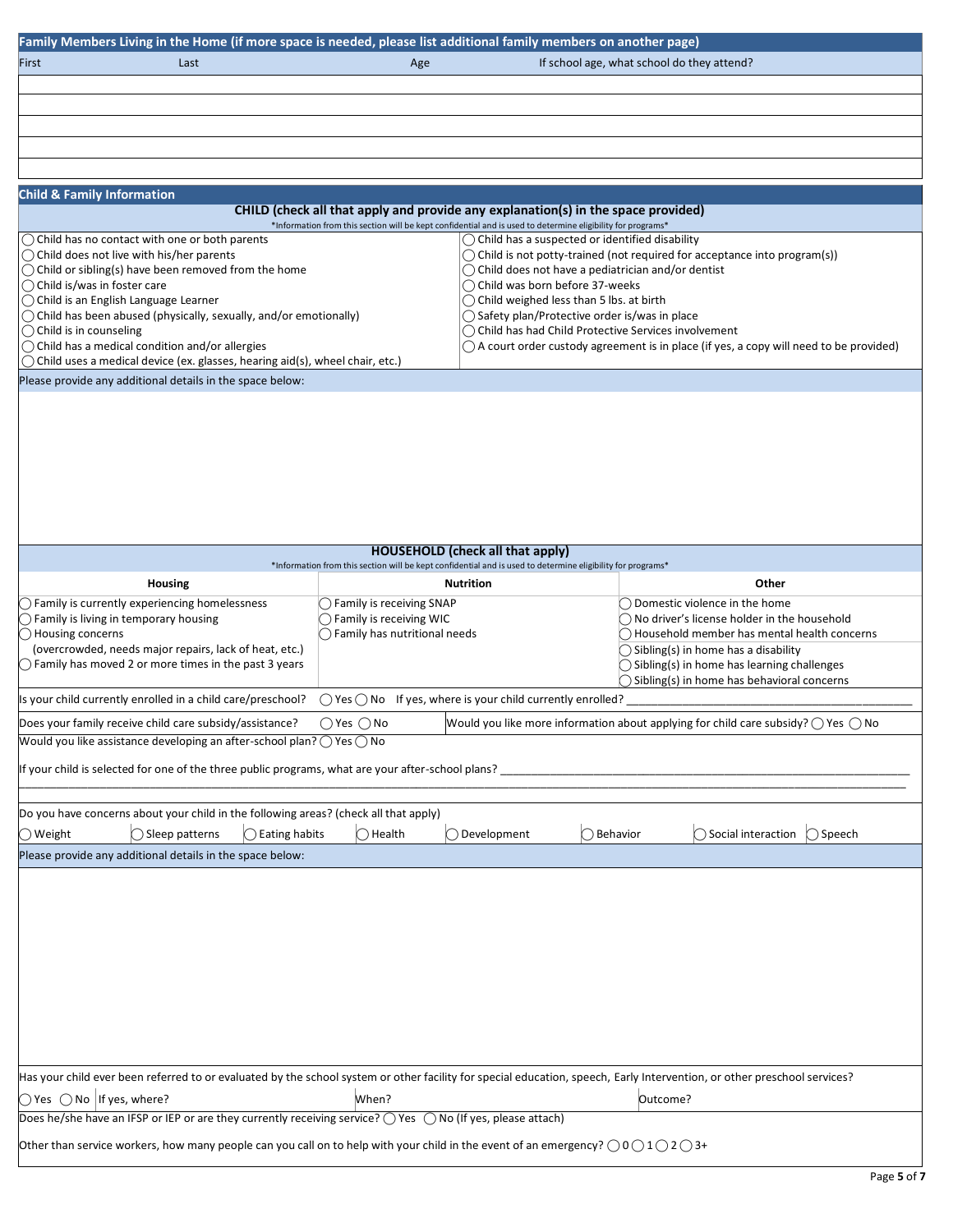Is there anything else you would like us to know about your family?

Has your child or your family been negatively impacted by COVID-19? Please explain.

*\* If you have more than one child applying for services, please complete a separate copy of this form for each applicant.*

**I give permission for my application to be shared if there are other services and/or programs appropriate for families with preschool-aged children: ◯ Yes ◯ No** 

I certify that all the above information is true and correct, and that all income is reported. I understand that if any of this information changes, I am obligated to notify the **program immediately. I understand that if my child is accepted into a program, the school/program will receive state funds based on the information I give. I understand that deliberate misrepresentation of any of this information may disqualify my child from being considered for a preschool program. I understand that this application will serve to meet the needs of my family through available public and/or private providers and based on my eligibility will support my family in securing child care/preschool services for my child. All personal information will be handled respectfully and confidentially. Signature of parent guardian is required for eligibility determination.**

**Signature of Parent/Guardian: \_\_\_\_\_\_\_\_\_\_\_\_\_\_\_\_\_\_\_\_\_\_\_\_\_\_\_\_\_\_\_\_\_\_\_\_\_\_\_\_\_\_\_\_\_\_\_\_\_\_\_\_\_\_\_\_\_ Date Signed: \_\_\_\_\_\_\_\_\_\_\_\_\_\_\_\_\_\_\_\_\_\_\_\_\_\_**



*Please complete the next page if you are applying for Charlottesville City School Preschool Program or Bright Stars Preschool Program.*